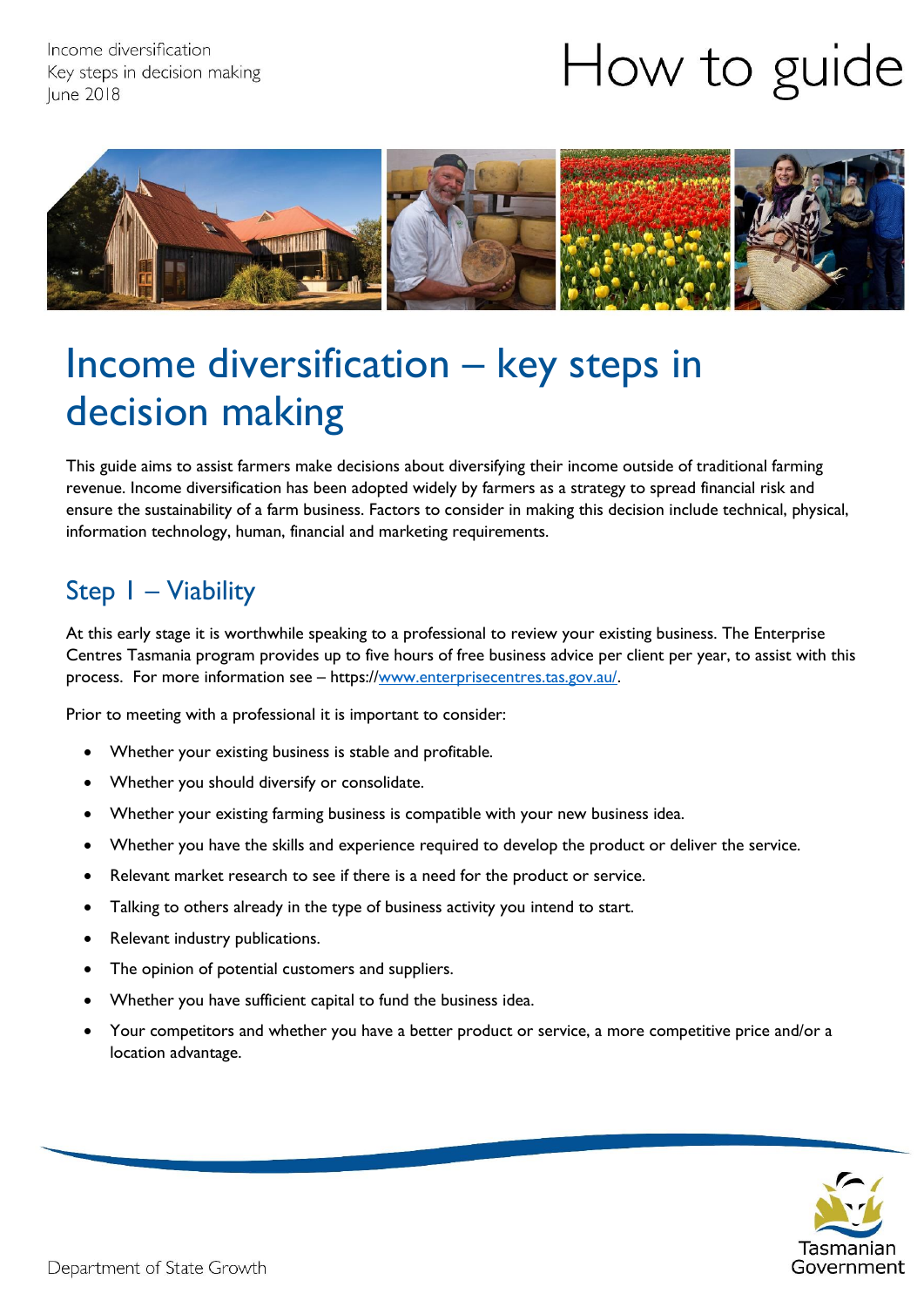### Step 2 – Proof of concept

The idea behind the proof of concept is to test the suitability of your product or service prior to developing your full business plan and investing fully into the activity. This minimises risk. Examples of proof of concept trials include:

**New product**: a berry grower who currently sells fresh berries decides to invest in a fruit dryer and test the dried fruit product at the local farmers market.

**New service**: a deer farming family who currently sells deer to local butchers thinks about diversifying into tourism, offering a farm stay experience and potentially building some cabins on the property. Before investing in cabins and a website, they list an existing spare room on AirBnB to test demand and learn more about customer needs.

#### Step 3 – Assess the business concept and model

There are tools available that are ideal for helping shape up your proposed business model and value proposition on one page, before commencing more detailed business planning. The tools were developed by Strategyzer, and are available at https:// [www.strategyzer.com](http://www.strategyzer.com/). A Google search for "Business Model Canvas" or "Value Proposition Canvas" will provide further information, and an Enterprise Centres Tasmania (ECT) business advisor will be able to help you if required.

An Enterprise Centre business advisor will also be able to assist you with a breakeven analysis, cost benefit analysis or other high level financial analysis at this stage, to help you determine whether or not to proceed and to refine your plans accordingly.

#### Step 4 – Business plan

A business plan is a document that describes your business, the market it operates in, its objectives and the strategies you have in place to achieve these objectives.

The Department of State Growth has purchased a business plan software tool, Liveplan, for the sole use of Tasmanian small businesses and can be made accessible through Enterprise Centres Tasmania. Liveplan can be accessed free for three months – https:/[/www.business.tas.gov.au/starting-a-business/business\\_plan/business\\_plan.](http://www.business.tas.gov.au/starting-a-business/business_plan/business_plan)

The Business Planning Guide and Template step you through the process of developing a business plan. You can tailor the plan to meet your own business needs. Both the guide and template are at: https:/[/www.business.gov.au/info/plan-and-start/templates-and-tools.](http://www.business.gov.au/info/plan-and-start/templates-and-tools)

## Step 5 – Are you ready?

This is the final stage in the process. It means financial projections and systems are in place prior to your entry into the market. It would be wise to seek professional business advice and feedback from an Enterprise Centre business advisor - [https://www.enterprisecentres.tas.gov.au/home/advisor\\_profiles.](https://www.enterprisecentres.tas.gov.au/home/advisor_profiles)

- Are financial projections for three years completed?
- Is funding in place to support set up costs and working capital?
- Is your business model finalised, and based on market research and financial assessment?
- Is your business structure registered, and ready for trading activity and tax purposes?
- Have management and staff resource planning been completely developed?
- Have you completed your marketing strategy?
- Are your information technology, financial, accounting and reporting systems ready?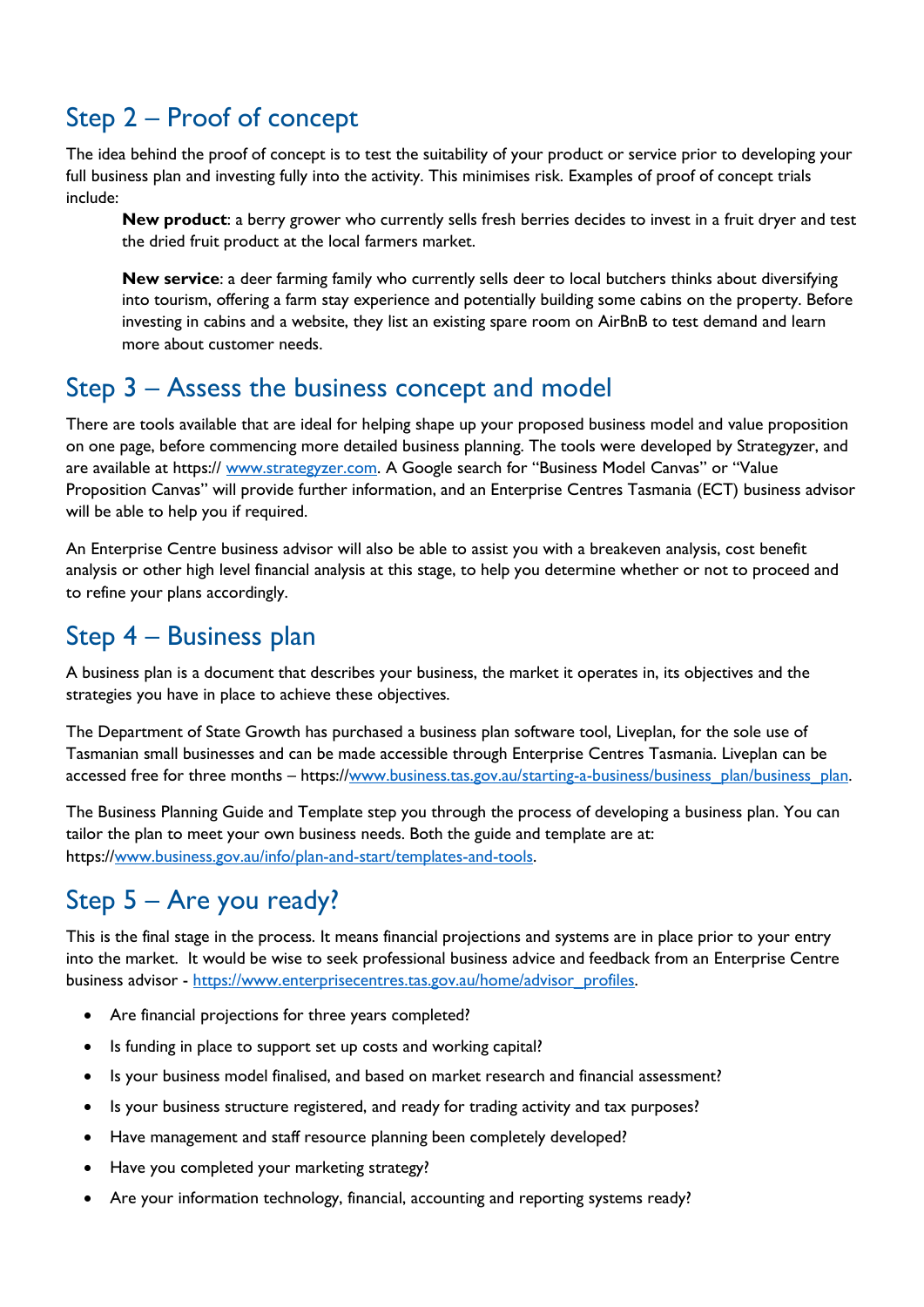#### **Resources**

https://[www.agriculture.vic.gov.au/agriculture/farm-management/business-management/new-landholders/farm](http://www.agriculture.vic.gov.au/agriculture/farm-management/business-management/new-landholders/farm-diversification)[diversification](http://www.agriculture.vic.gov.au/agriculture/farm-management/business-management/new-landholders/farm-diversification)

https://[www.business.tas.gov.au/](http://www.business.tas.gov.au/)

https://[www.strategyzer.com/canvas](http://www.strategyzer.com/canvas)

#### **Contact**

Business Tasmania

Phone: 1800 440 026

Email: [ask@business.tas.gov.au](mailto:ask@business.tas.gov.au)

Web: [www.business.tas.gov.au](http://www.business.tas.gov.au/)

#### Disclaimer

Information in this publication is intended for general information only and does not constitute professional advice and should not be relied upon as such. No representation or warranty is made as to the accuracy, reliability or completeness of any information in this publication. Readers should make their own enquiries and seek independent professional advice before acting or relying on any of the information provided. The Crown, its officers, employees and agents do not accept liability however arising, including liability for negligence, for any loss resulting from the use of or reliance upon information in this publication.